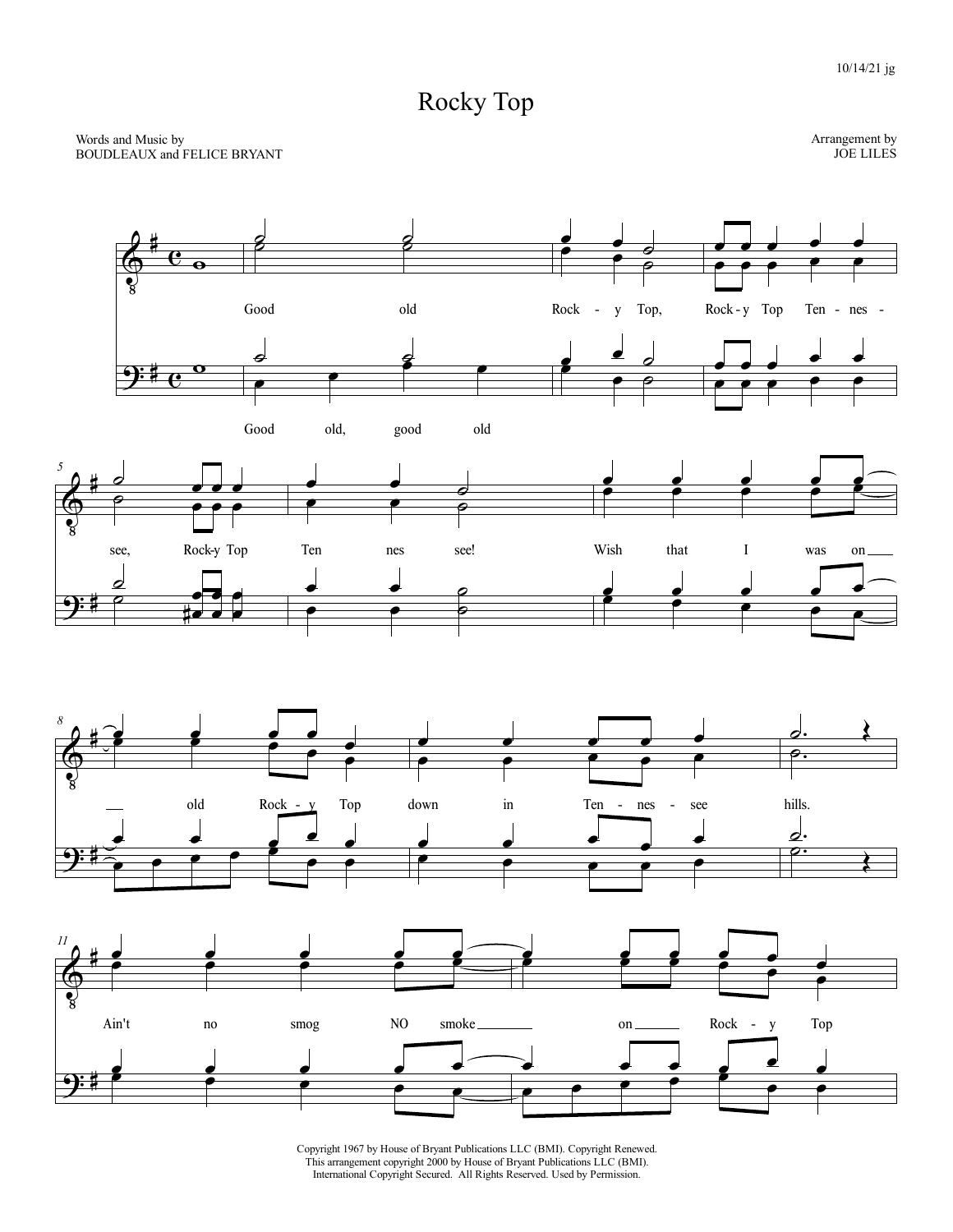





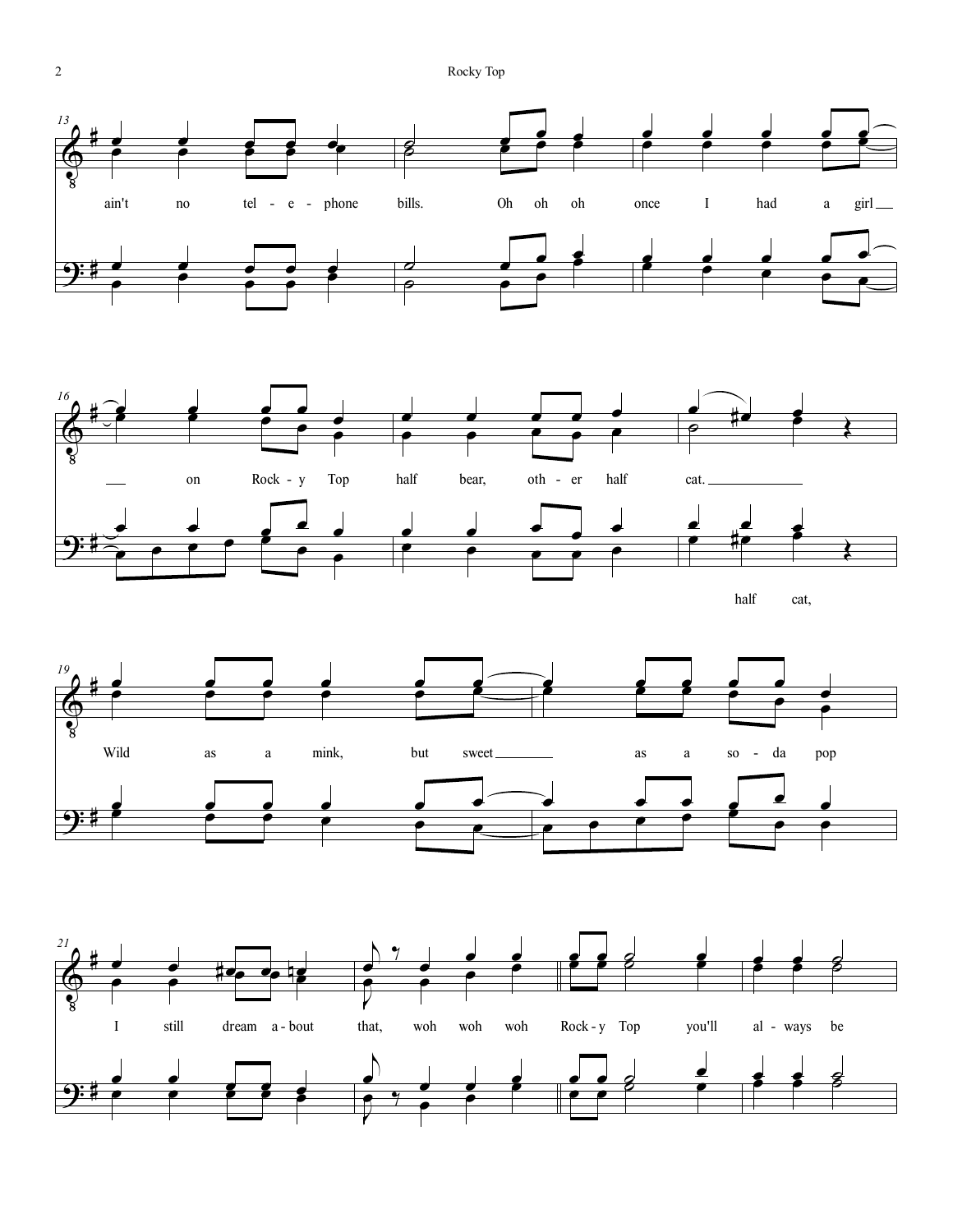Rocky Top 3

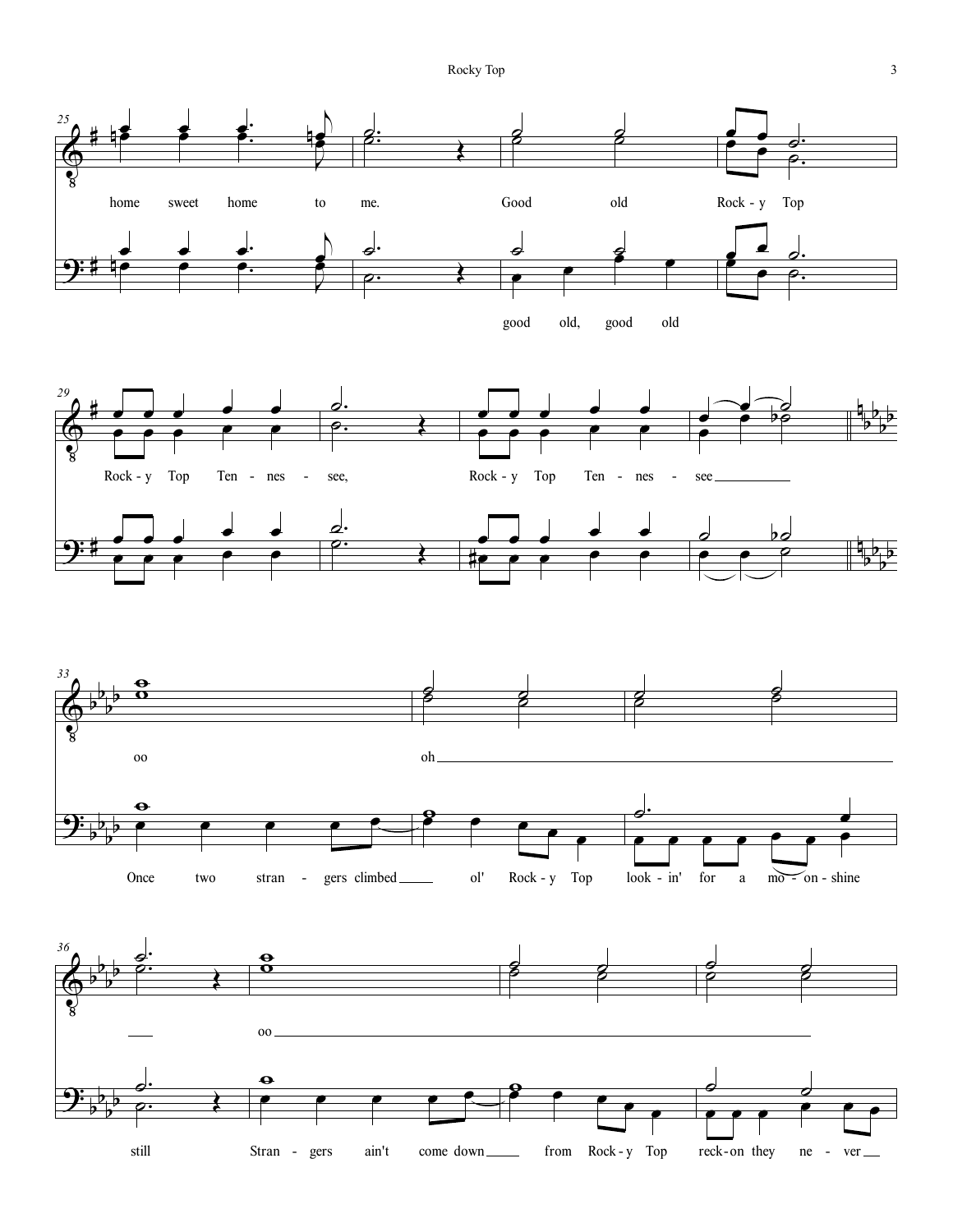

will.